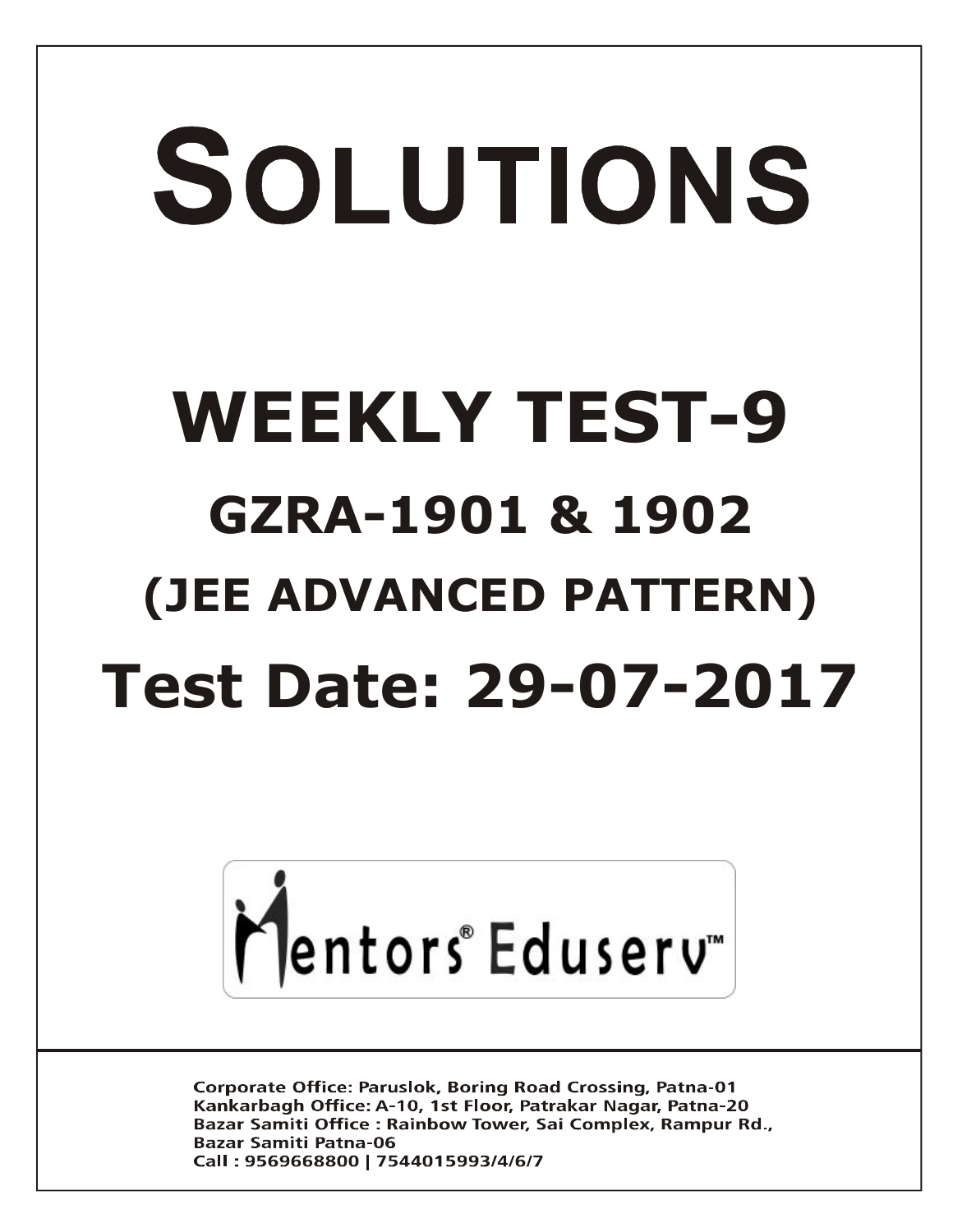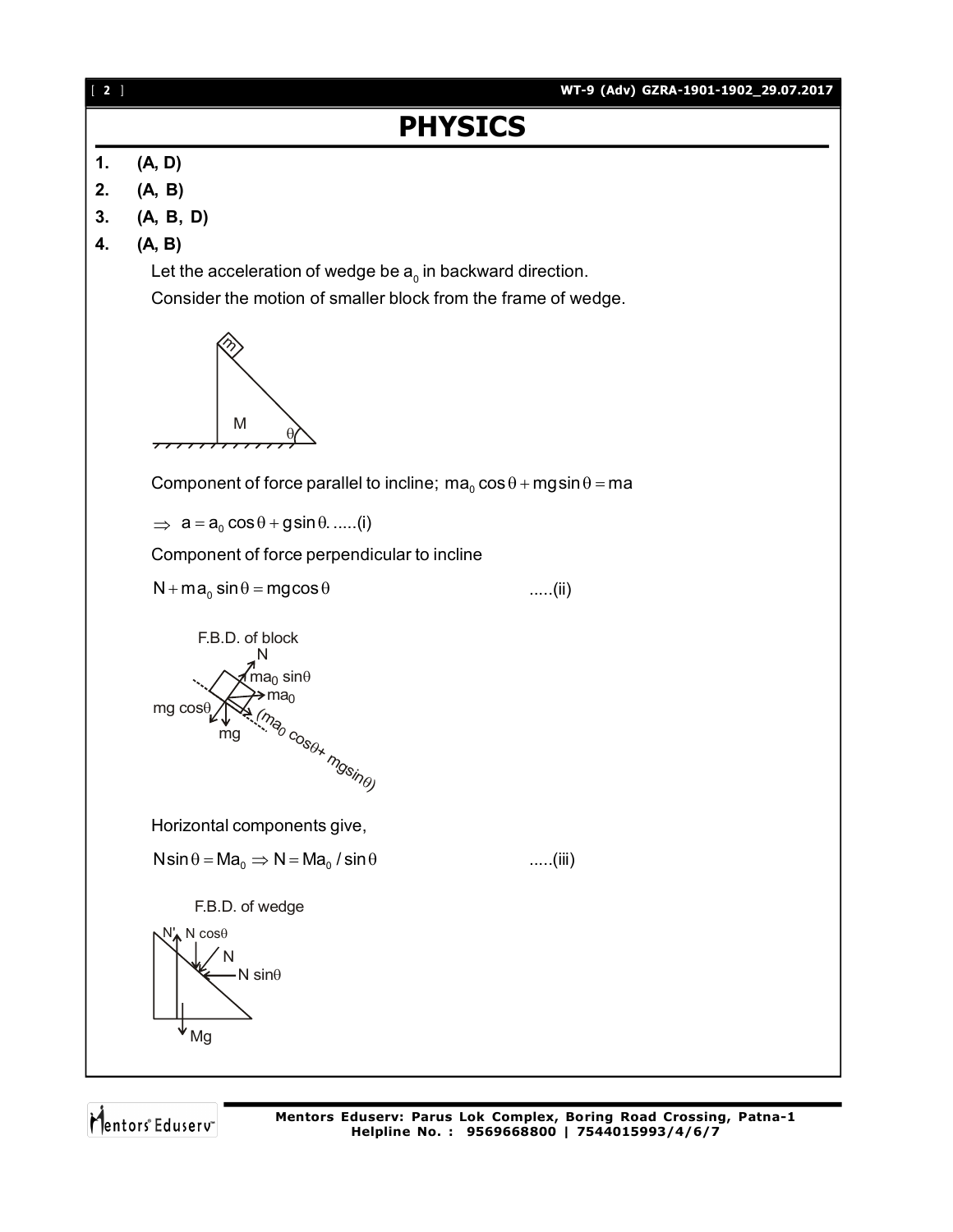## **WT-9 (Adv) GZRA-1901-1902\_29.07.2017** [ **3** ]

Putting in (ii);

$$
\frac{\text{Ma}_0}{\sin \theta} + \text{Ma}_0 \sin \theta = \text{mg}\cos \theta
$$

$$
\Rightarrow a_0 = \frac{mg\sin\theta\cos\theta}{M + m\sin^2\theta} \text{ and } a = \frac{(M + m)gsin\theta}{M + m\sin^2\theta} \text{ in wedge frame.}
$$

# **5. (A,C)**

 $T = kx$ 

 $m_2 g = kx$ 

Just after cutting the string S, tension in it will be zero but spring will not loss its force instantaneously.

so  $a_1 = \frac{Rx}{m} = \frac{m_2 y}{m} = \frac{m_2 y}{m}$ 1  $1\frac{11}{1}$   $1\frac{11}{1}$  $a_1 = \frac{kx}{k} = \frac{m_2 g}{m_2} = \frac{m_2 g}{m_2}$  $\mathsf{m_1} \quad \mathsf{m_1} \quad \mathsf{\setminus m}$  $\alpha = \frac{kx}{m_1} = \frac{m_2 g}{m_1} = \left(\frac{m_2 g}{m_1}\right)$  and so block of mass  $m_2$  will have acceleration  $a_2 = 0$ 

## **6. (A, B, C)**

$$
\vec{A} = 2\hat{i} + \hat{j} + \hat{k} \text{ and } \vec{B} = \hat{i} + \hat{j} + \hat{k}
$$

$$
\vec{A} + \vec{B} = \begin{vmatrix} \hat{i} & \hat{j} & \hat{k} \\ 2 & 1 & 1 \\ 1 & 1 & 1 \end{vmatrix} = \hat{i}(0) + \hat{j}(1-2) + \hat{k}(1)
$$

 $\therefore$  Correct choices are (A), (B) and (C).

# **7. (A, D)**

If initially acceleration of A is greater than that of B, then there will be extension and if that of B is greater than A, then there will be compression in the spring. Otherwise the length of spring will remain same

$$
8. \qquad (B, C)
$$

$$
\tan \theta = \frac{2h}{d}
$$
\n
$$
\cos \theta = \frac{d}{2\sqrt{\frac{d^{2}}{4} + h^{2}}}
$$
\n
$$
\sin \theta = \frac{h}{\sqrt{h^{2} + \frac{d^{2}}{4}}}
$$
\n
$$
T \Leftrightarrow \sqrt{\frac{h}{\theta} \sqrt{\frac{d^{2}}{d^{2}}}} = \frac{1}{\sqrt{\frac{1}{2} \cdot \frac{1}{d^{2}}}} = \frac{1}{\sqrt{\frac{1}{2} \cdot \frac{1}{d^{2}}}} = \frac{1}{\sqrt{\frac{1}{2} \cdot \frac{1}{d^{2}}}} = \frac{1}{\sqrt{\frac{1}{2} \cdot \frac{1}{d^{2}}}} = \frac{1}{\sqrt{\frac{1}{2} \cdot \frac{1}{d^{2}}}} = \frac{1}{\sqrt{\frac{1}{2} \cdot \frac{1}{d^{2}}}} = \frac{1}{\sqrt{\frac{1}{2} \cdot \frac{1}{d^{2}}}} = \frac{1}{\sqrt{\frac{1}{2} \cdot \frac{1}{d^{2}}}} = \frac{1}{\sqrt{\frac{1}{2} \cdot \frac{1}{d^{2}}}} = \frac{1}{\sqrt{\frac{1}{2} \cdot \frac{1}{d^{2}}}} = \frac{1}{\sqrt{\frac{1}{2} \cdot \frac{1}{d^{2}}}} = \frac{1}{\sqrt{\frac{1}{2} \cdot \frac{1}{d^{2}}}} = \frac{1}{\sqrt{\frac{1}{2} \cdot \frac{1}{d^{2}}}} = \frac{1}{\sqrt{\frac{1}{2} \cdot \frac{1}{d^{2}}}} = \frac{1}{\sqrt{\frac{1}{2} \cdot \frac{1}{d^{2}}}} = \frac{1}{\sqrt{\frac{1}{2} \cdot \frac{1}{d^{2}}}} = \frac{1}{\sqrt{\frac{1}{2} \cdot \frac{1}{d^{2}}}} = \frac{1}{\sqrt{\frac{1}{2} \cdot \frac{1}{d^{2}}}} = \frac{1}{\sqrt{\frac{1}{2} \cdot \frac{1}{d^{2}}}} = \frac{1}{\sqrt{\frac{1}{2} \cdot \frac{1}{d^{2}}}} = \frac{1}{\sqrt{\frac{1}{2} \cdot \frac{1}{d^{2}}}} = \frac{1}{\sqrt{\frac{1}{2} \cdot \frac{1}{d^{2}}}} = \frac{1}{\sqrt{\frac{1}{2} \cdot \frac{1}{d^{2}}}} = \frac{1}{\sqrt{\frac{1
$$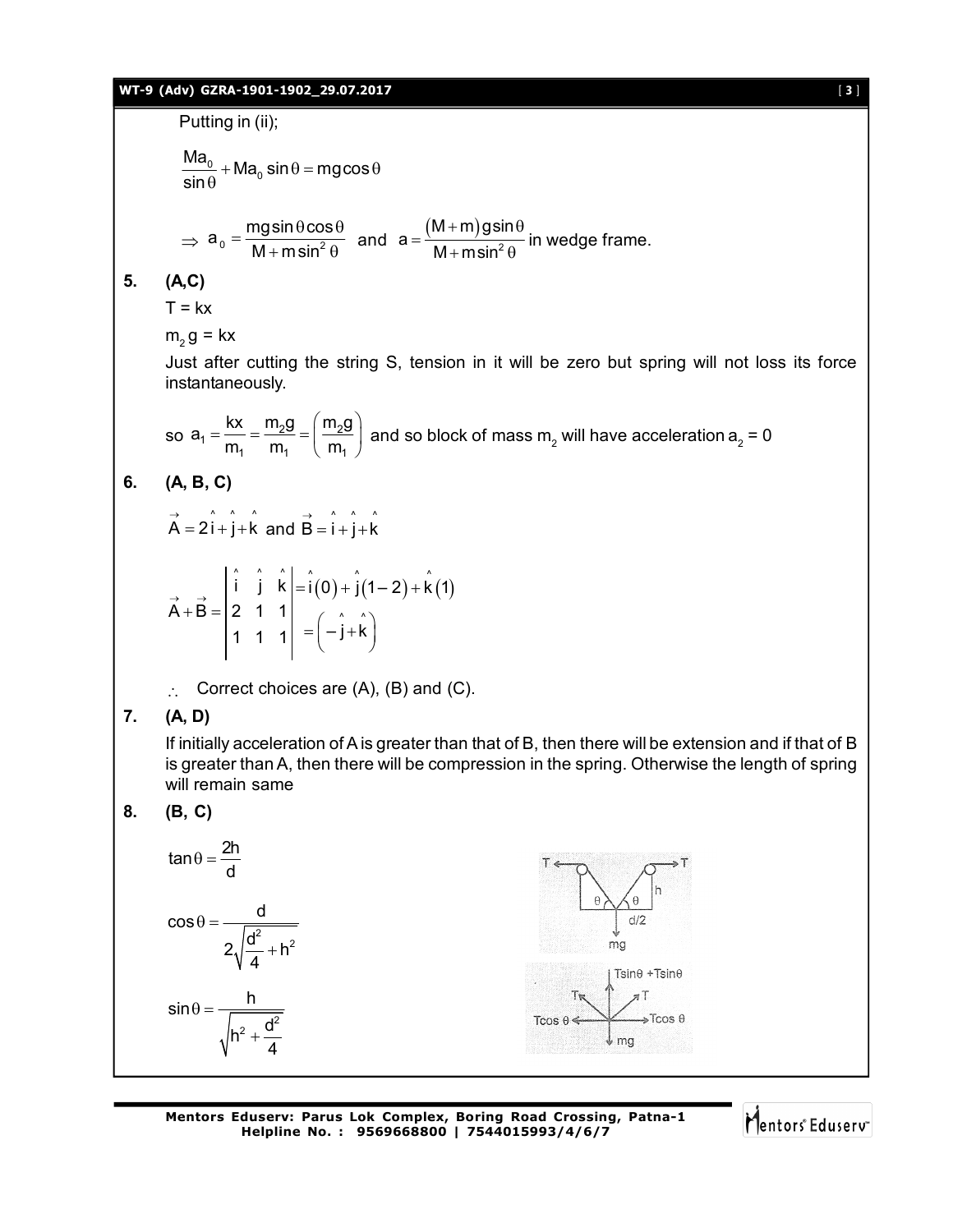

Mentors Eduserv

**Mentors Eduserv: Parus Lok Complex, Boring Road Crossing, Patna-1 Helpline No. : 9569668800 | 7544015993/4/6/7**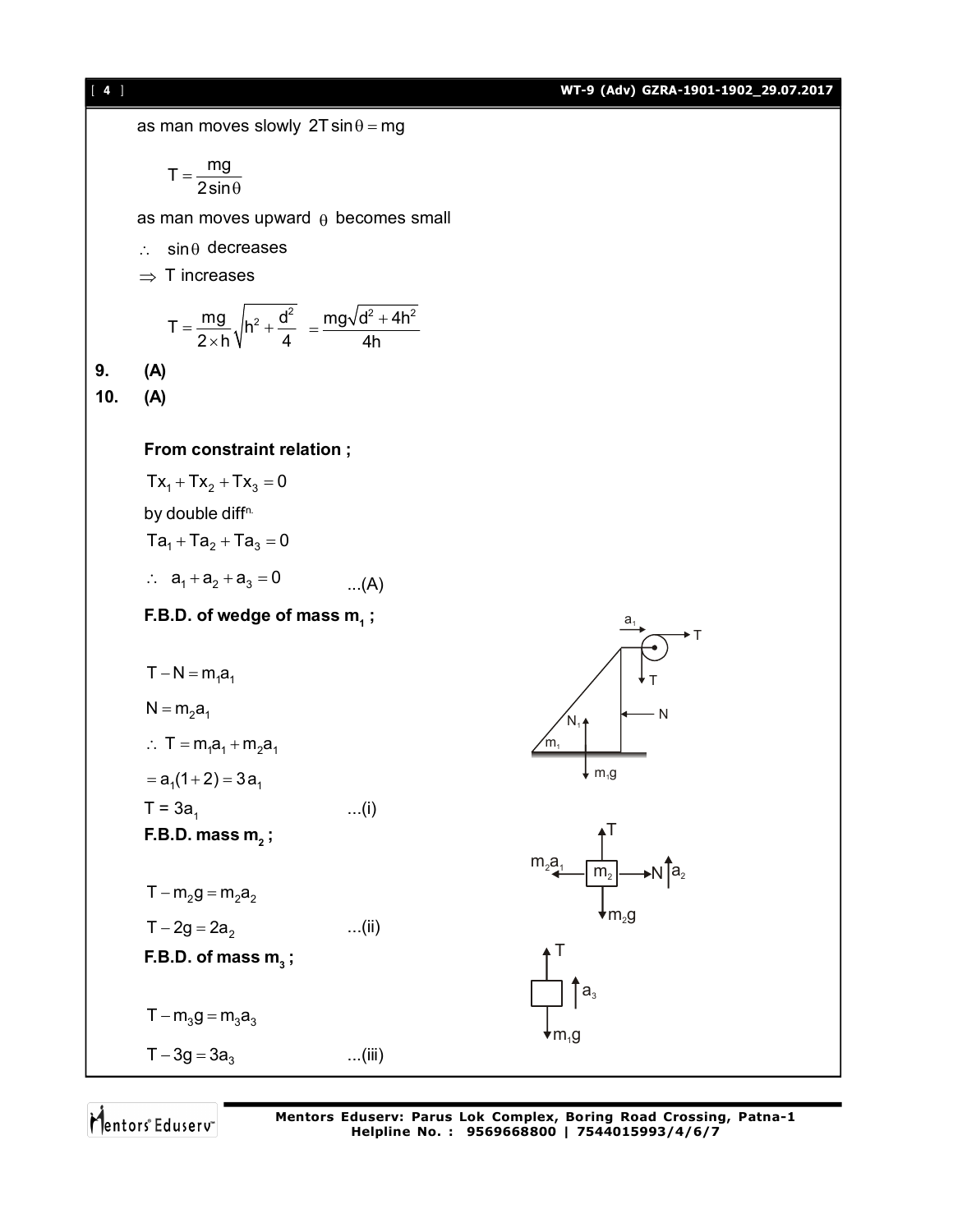## **WT-9 (Adv) GZRA-1901-1902\_29.07.2017** [ **5** ]

From (i), (ii) & (iii) and putting in equation (A)  
\n
$$
\frac{T}{3} + \frac{T}{2} - g + \frac{T}{3} - g = 0
$$
\n
$$
\frac{2T}{3} + \frac{T}{2} = 2g \Rightarrow \frac{4T + 3T}{6} = 2g
$$
\n
$$
\Rightarrow T = \frac{6 \times 2 \times 10}{7} = \frac{120}{7} N
$$
\n
$$
a_1 = \frac{T}{3} = \frac{40}{7} ms^{-2}
$$
\n
$$
a_2 = \frac{T}{2} - g = \frac{60}{7} - 10 = \frac{-10}{7} ms^{-2}
$$
\nso, acc<sup>n</sup> of mass m<sub>2</sub>:\n
$$
\sqrt{a_2^2 + a_1^2} = \sqrt{\left(\frac{40}{7}\right)^2 + \left(\frac{10}{7}\right)^2}
$$
\n
$$
= \frac{10}{7} \sqrt{16 + 1} = \frac{\sqrt{17}}{7} g ms^{-2}
$$
\nacc<sup>n</sup> of of mass m<sub>3</sub>:\n
$$
a_3 = \frac{T}{3} - g = \frac{40}{7} - 10
$$
\n
$$
= -\frac{30}{7} ms^{-2}
$$
\n11. (A)  
\n12. (A)  
\n**Concept :** Spring force does not change instantaneously. As a first step find tension in all the springs.



Form FBD of blocks we get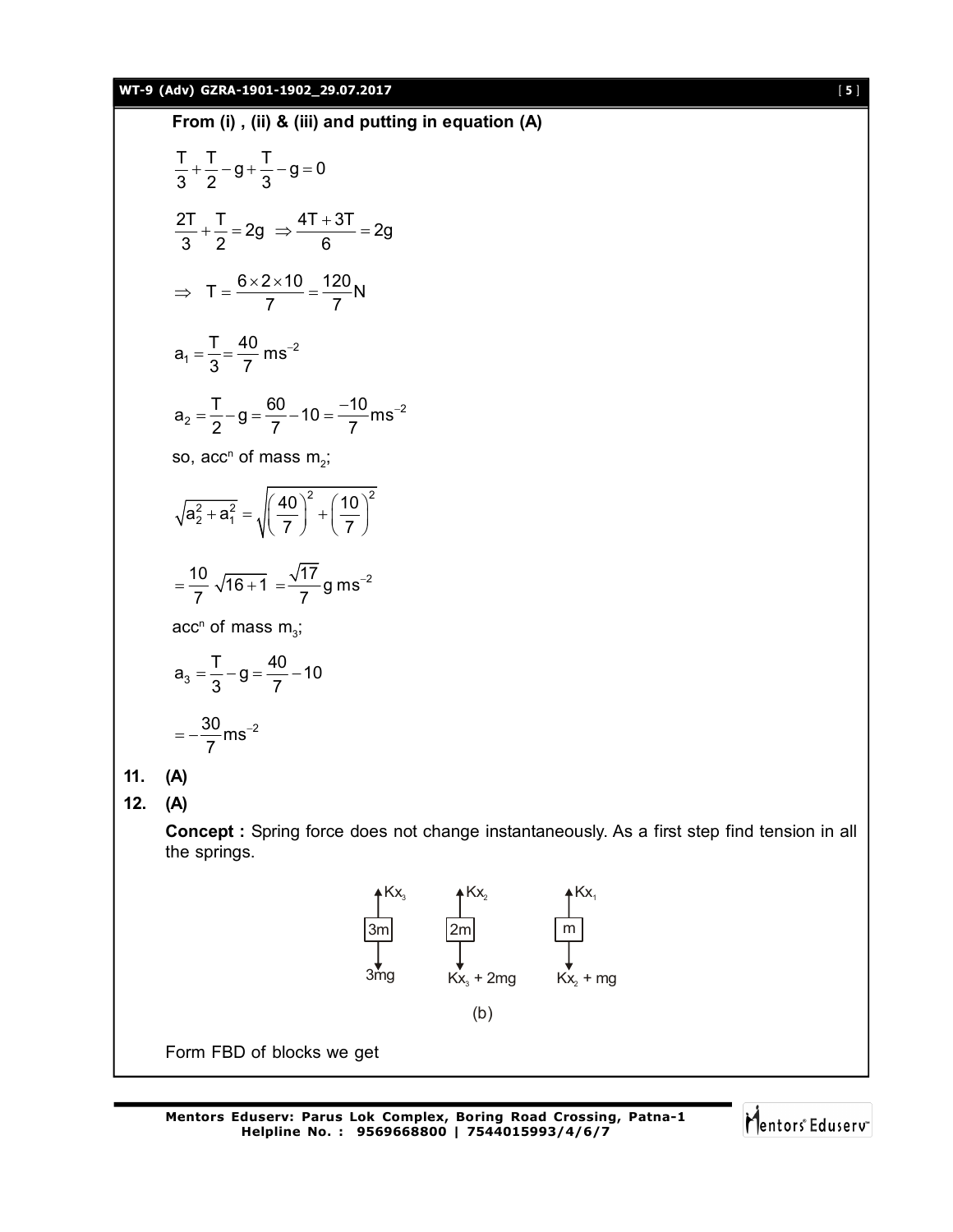| [6] |                                                                                                                         |                                           |       |                       | WT-9 (Adv) GZRA-1901-1902_29.07.2017 |
|-----|-------------------------------------------------------------------------------------------------------------------------|-------------------------------------------|-------|-----------------------|--------------------------------------|
|     | <b>Block C</b>                                                                                                          | $3mg = Kx_3$                              |       |                       | $\dots(1)$                           |
|     | <b>Block B</b>                                                                                                          | $2mg + Kx_3 = Kx_2$                       |       |                       |                                      |
|     |                                                                                                                         | 2mg + 3mg = $Kx_2 \Rightarrow 5mg = Kx_2$ |       |                       | $\dots(2)$                           |
|     | <b>Block A</b>                                                                                                          | $Kx_1 = Kx_2 + mg$                        |       |                       | $\dots(3)$                           |
|     | when spring 2 is cut spring force in other two strings remain unchanged, at that instant.                               |                                           |       |                       |                                      |
|     | $Kx_1 - mg = ma_3$                                                                                                      |                                           | 4 Kx, |                       | $A Kx_3$                             |
|     | $a_3 = 5g \uparrow$<br>$\Rightarrow$                                                                                    |                                           | m     | zm<br>$\mathsf{Kx}_3$ | 3m                                   |
|     | $Kx_3$ + 2mg = 2ma <sub>2</sub>                                                                                         |                                           | mg    | 2mg                   | 3 <sub>mg</sub>                      |
|     | $\Rightarrow$ a <sub>2</sub> = $\frac{5g}{2}$ $\downarrow$                                                              |                                           |       | (c)                   |                                      |
|     | acceleration of 3 m will be zero.                                                                                       |                                           |       |                       |                                      |
| 13. | (A)                                                                                                                     |                                           |       |                       |                                      |
| 14. | (D)                                                                                                                     |                                           |       |                       |                                      |
| 15. | (A)                                                                                                                     |                                           |       |                       |                                      |
| 16. | (C)                                                                                                                     |                                           |       |                       |                                      |
| 17. | (A)                                                                                                                     |                                           |       |                       |                                      |
|     | $F = (m_1 + m_2)a$                                                                                                      | (i)                                       |       |                       | $T\cos\theta$                        |
|     | $T \sin \theta = m_2 a$                                                                                                 | (ii)                                      |       |                       |                                      |
|     | $T\cos\theta = m_2 g \Rightarrow T = m_2 g \sec\theta$                                                                  |                                           |       |                       | $T \sin \theta$                      |
|     | From (ii) and (iii), $a = g \tan \theta$                                                                                |                                           |       |                       | m <sub>2</sub>                       |
|     | Put in (i), $F = (m_1 + m_2)g \tan \theta$                                                                              |                                           |       |                       |                                      |
|     | $m_2$<br>Net force acting on $m_2 = m_2 a = \frac{1}{r}$<br>$m_1 + m_2$<br>Force acting on $m_1$ by wire.               |                                           |       |                       |                                      |
|     |                                                                                                                         |                                           |       |                       |                                      |
|     | $m_1g + T\cos\theta = m_1g + m_2g$                                                                                      |                                           |       |                       |                                      |
| 18. | (B)<br>Acceleration of 2kg block relative to wedge = $2 \text{ m/s}^2$<br>Acceleration of 2 kg block relative to ground |                                           |       |                       |                                      |
|     |                                                                                                                         |                                           |       |                       |                                      |
|     |                                                                                                                         |                                           |       |                       |                                      |
|     | $=\sqrt{2^2+2^2+(2\times2\times2\times\cos 120^\circ)}$ = 2 m/s <sup>2</sup>                                            |                                           |       |                       | ,,,,,,,,,,,,,,,,,,,,,,,,             |
|     | $20\sin 60^\circ + 4\cos 60^\circ - T = 4$                                                                              |                                           |       |                       |                                      |

Mentors<sup>®</sup> Eduserv<sup>®</sup>

**Mentors Eduserv: Parus Lok Complex, Boring Road Crossing, Patna-1 Helpline No. : 9569668800 | 7544015993/4/6/7**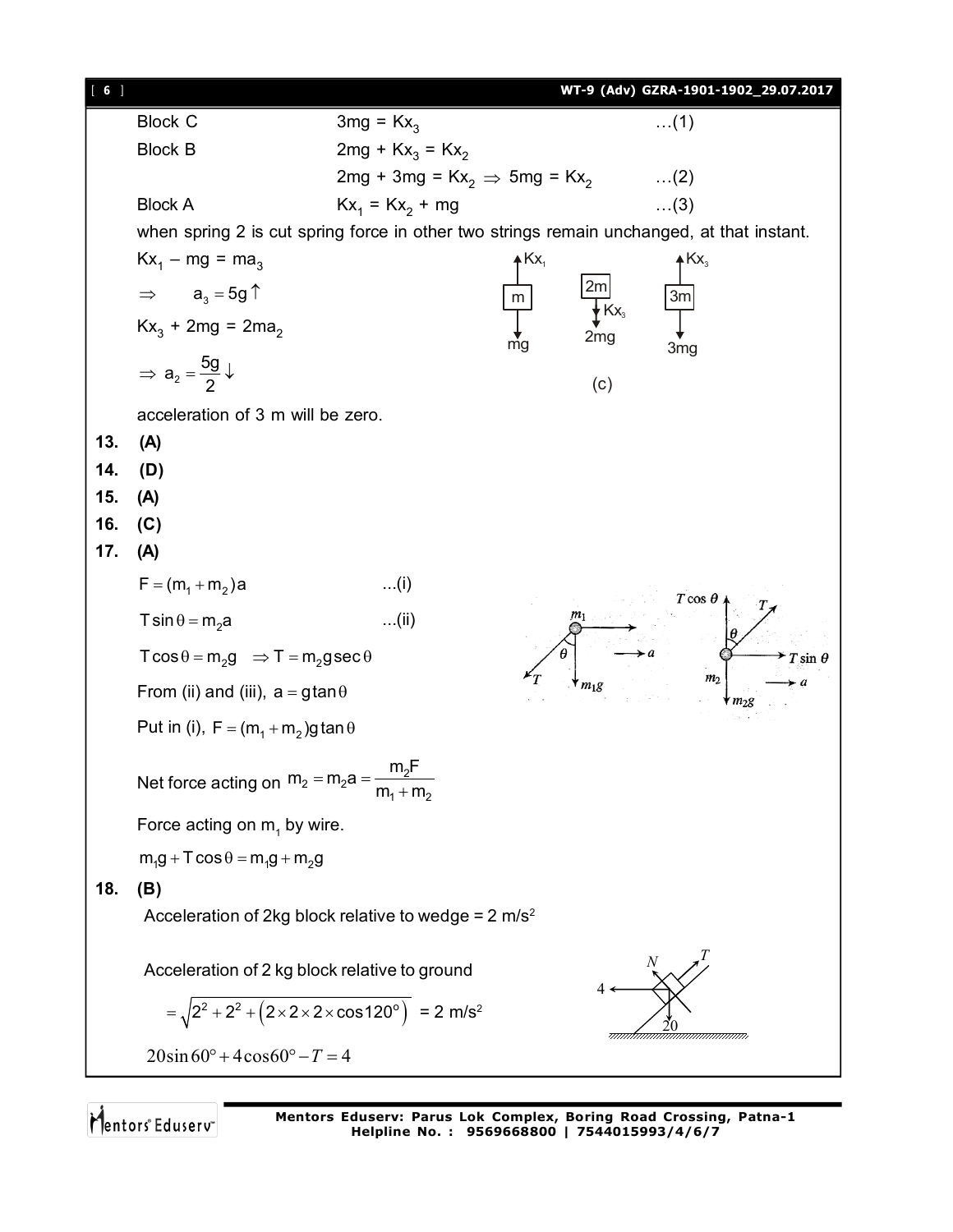$T = 10\sqrt{3} - 2$  $N = 20\cos 60^\circ - 4\sin 60^\circ = 10 - 2\sqrt{3} N$ Net force =  $2 \times 2 = 4$  N **(A) – Q , (B) – P , (C) – R , (D) – S 19. (D)**  $(180 - 53^{\circ})$  4 5  $\sin(180 - 53^{\circ})$  $T = \frac{w}{(100 - 50)^{2}} = \frac{5w}{4}$ - $=$ *T*  $53^{0}$  $\begin{array}{c} C \ C \ \end{array}$ **F**<sub>2</sub> *w T* í  $53^0$ *T*  $F_1 \leftarrow \bigotimes_{k=2}^{3} 7^0$  $(180 - 37^{\circ})$ 4  $s_2 = T \sin(180 - 37^\circ) = \frac{3}{2}$  $F_2 = T \sin(180 - 37^\circ) = \frac{3w}{4}$ and  $F_1 = \frac{T}{\sin(180 - 37^\circ)} = \frac{5T}{3} = \frac{25}{12}w$ 12 25 3 5  $s_1 = \frac{1}{\sin(180 - 37^\circ)} = \frac{54}{3} =$ - $=$  $(180^{\circ} - 53^{\circ})$  sin 90<sup>o</sup> 1  $\sin(180^\circ - 53^\circ)$  sin 90  $\frac{T'}{F} = \frac{F}{F}$  $\frac{1}{2-53^0}$  =  $\frac{1}{\sin 90^0}$   $\Rightarrow$   $T = \frac{1}{12} w \times \frac{1}{5} = \frac{1}{3}$ 5 5 4 12  $T' = \frac{25}{12} w \times \frac{4}{5} = \frac{5w}{2}$  **(A)- Q, (B)- S, (C)- P, (D)-R 20. (A)** In condition (a), by constraint relation 2  $\frac{1}{ }$  = *a a* In condition (b), by constraint relations 1 2  $\frac{1}{ }$  = *a a* In condition (a), tension in string of  $m<sub>2</sub>$  is is  $T = \frac{16m_1m_2g}{(16m_1 + m_2)} = 32$ 16  $1 + m_2$  $\frac{1^{11}25}{1}$  =  $\ddot{}$  $=$  $m_1 + m$  $T = \frac{16m_1m_2g}{(16m_1+m_2)} = 32N$ In condition (b), tension in string connecting  $m_2$  is  $I = \frac{I}{(m_1 + 9m_2)} = \frac{37}{37}$ 160  $(m_1 + 9m_2)$ 4  $1 + 2m_2$  $\frac{1^{1/25}}{2}$  =  $+$  $=$  $m_1 + 9m$  $T = \frac{4m_1m_2g}{(m_1+9m_2)} = \frac{160}{37}N$  **(A) – Q; (B) – P; (C) – R; (D) – T**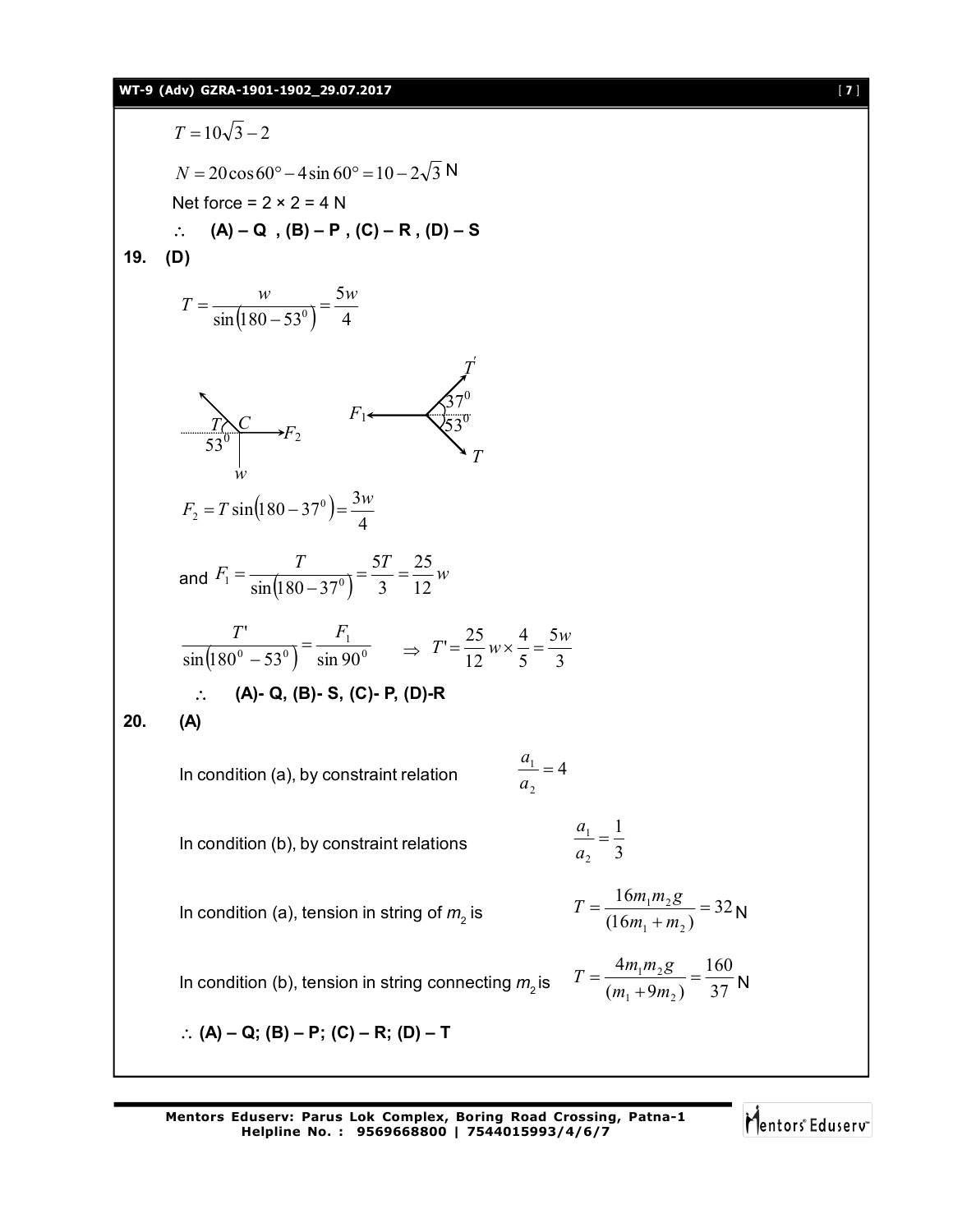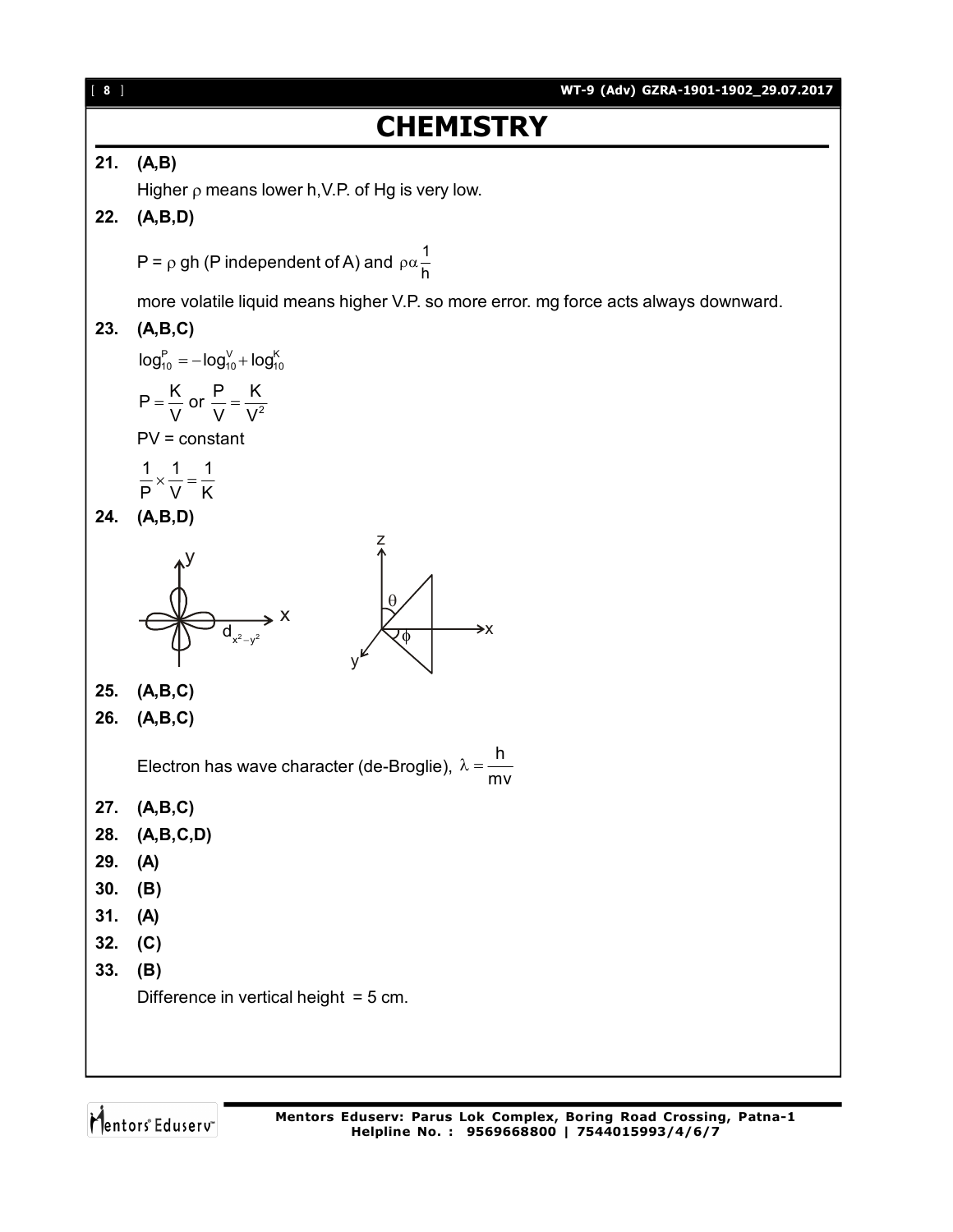## **WT-9 (Adv) GZRA-1901-1902\_29.07.2017** [ **9** ]

**34. (D)** Vertical difference of height is 5 cm. Now,  $\rho_1 h_1 = \rho_2 h_2$  $5 \times \rho_{Hg} = \frac{\rho_{Hg}}{2} \times h_2$  $\times \rho_{\text{Hg}} = \frac{\text{Hg}}{2} \times \text{h}$ or,  $h_2$  = 10 cm  $\frac{10}{200}$  = 20cm sin30º  $l = \frac{18}{1000} = 2$ **35. (A)**  $P_{\text{bottom}} = (76 + 5 + 10)$  cm of Hg  $= 91$  cm of Hg  $P_{\chi}$  = (76 + 5) cm of Hg = 81 cm of Hg **36. (B)**  $X = \frac{11^{v_1}}{R}$ X  $V_{x} = \frac{P_{1}V_{1}}{P_{2}}$ P  $=$  $Y = \frac{11^{v_1}}{R}$ Y  $V_{\gamma} = \frac{P_1 V_1}{P_2}$ P  $=$ X Y Y X  $\rm V_x$  P<sub>y</sub> 76  $\rm V_{\rm v}$   $\rm P_{\rm x}$  81  $=\frac{1}{R} = -$ **37. (A)**  $(A)$  —  $(R)$ ;  $(B)$  —  $(P)$ ;  $(C)$  —  $(S)$ ;  $(D)$  —  $(Q)$ Given ratio =  $\frac{1}{n-\ell-1}$  $\ell$  $\ell$ **38. (B)**  $(A)$  — (Q);  $(B)$  — (S);  $(C)$  — (P);  $(D)$  — (R) **39. (D)**  $(A)$  —  $(R)$ ;  $(B)$  —  $(S)$ ;  $(C)$  —  $(P)$ ;  $(D)$  —  $(Q)$ **40. (C)**  $(A)$  —  $(R)$ ;  $(B)$  —  $(Q)$ ;  $(C)$  —  $(P)$ ;  $(D)$  —  $(S)$ 

Mentors Eduserv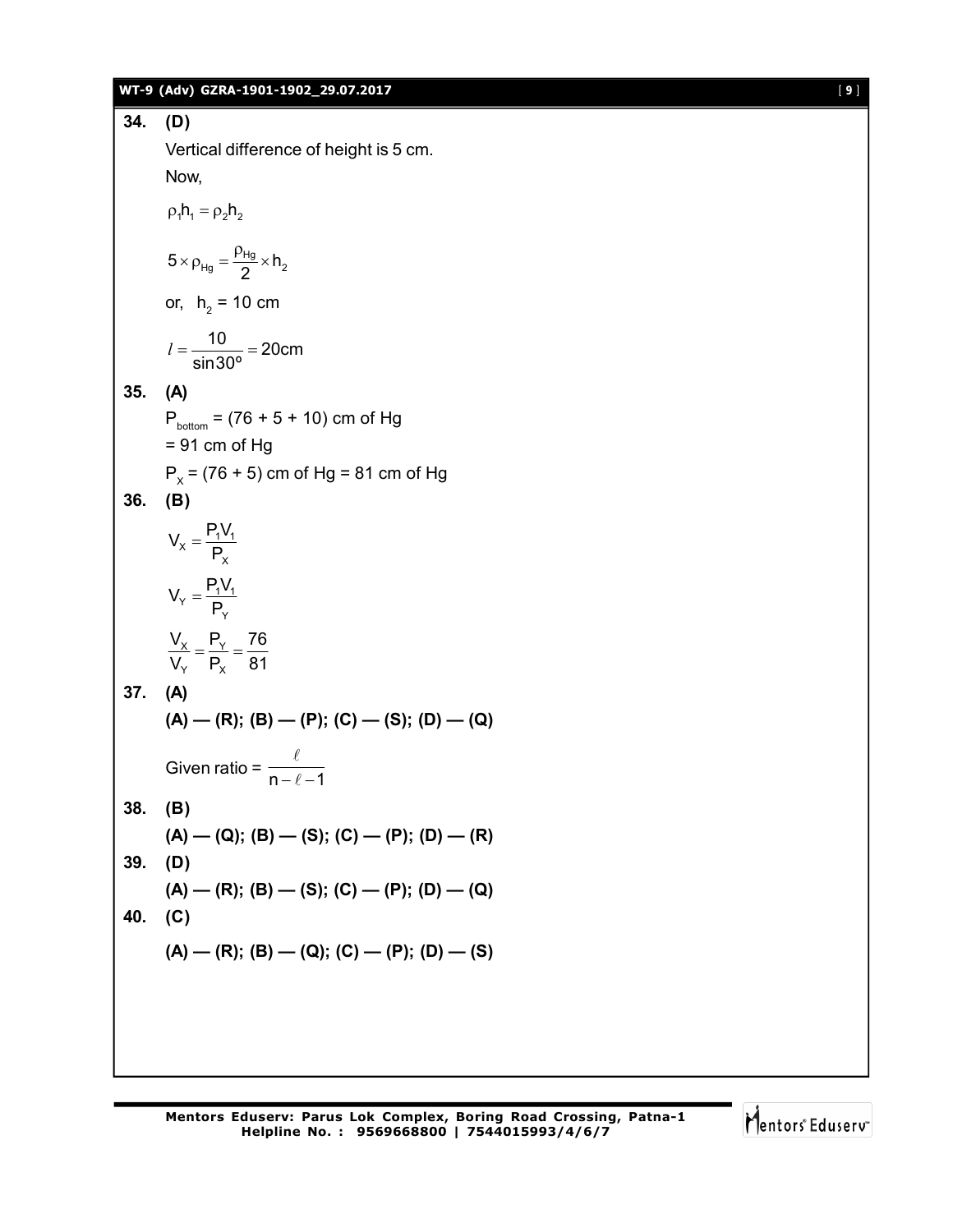# **MATHEMATICS**

## **41. (B, D)**  $A(-5, 0)$ ; B(3, 0); C(a, a - 2) Area = 5 0 1  $\frac{1}{2}$  3 0 1  $2|a (a-2) 1|$  $\overline{a}$  $\overline{a}$  $= \pm 20$   $\Rightarrow$ 5 0 1 8 0 0 a-3 a-2 O| --3 a-2  $= 140$  $\Rightarrow$  8a – 16 = 40 or 8a – 16 = – 40  $\Rightarrow$  (a = 7) or (a = – 3)  $\therefore$  C(7, 5) or C(-3, -5) **42. (A, B, D)**  $P(x) = 1 + \cos \frac{\pi}{2} \parallel 1 + \sin \frac{\pi}{2} \parallel 1 - \sin \frac{\pi}{2} \parallel 1 - \cos \frac{\pi}{2} \parallel 1$  $6x$   $\frac{\phantom{0}}{\phantom{0}}6x$   $\phantom{0}6x$   $\phantom{0}6x$   $\phantom{0}6x$  $=\left(1+\cos\frac{\pi}{6x}\right)\left(1+\sin\frac{\pi}{6x}\right)\left(1-\sin\frac{\pi}{6x}\right)\left(1-\cos\frac{\pi}{6x}\right)$  $P(x) = \frac{1}{2} \sin^2$ 4  $\sim$  (3x  $=\frac{1}{4}\sin^2\left(\frac{\pi}{3x}\right)$ **43. (A,B)**  $BD = \sqrt{1^2 + 7^2} = 5\sqrt{2}$ BM = 5 2  $\frac{\mathsf{AM}}{\mathsf{BM}}$  = tan 60°  $\subset$  $B \setminus W$  D  $(1, -3)$   $(0, 4)$  $60^\circ$  $A(x, y)$ M  $\frac{1}{2}, \frac{1}{2}$  $\left(\frac{1}{2},\frac{1}{2}\right)$ for point A  $\frac{x-\frac{1}{2}}{1} = \frac{y-\frac{1}{2}}{1} = +\frac{5\sqrt{6}}{1}$  $cos \theta$  sin $\theta$  2  $-\frac{1}{2}$  y- $=\frac{2}{1+\frac{1}{2}}=\pm \frac{1}{2}$  $\theta$  sin $\theta$  $m_{BD} =$ 7  $-1$  $m_{AC} = \frac{1}{7} = \tan \theta$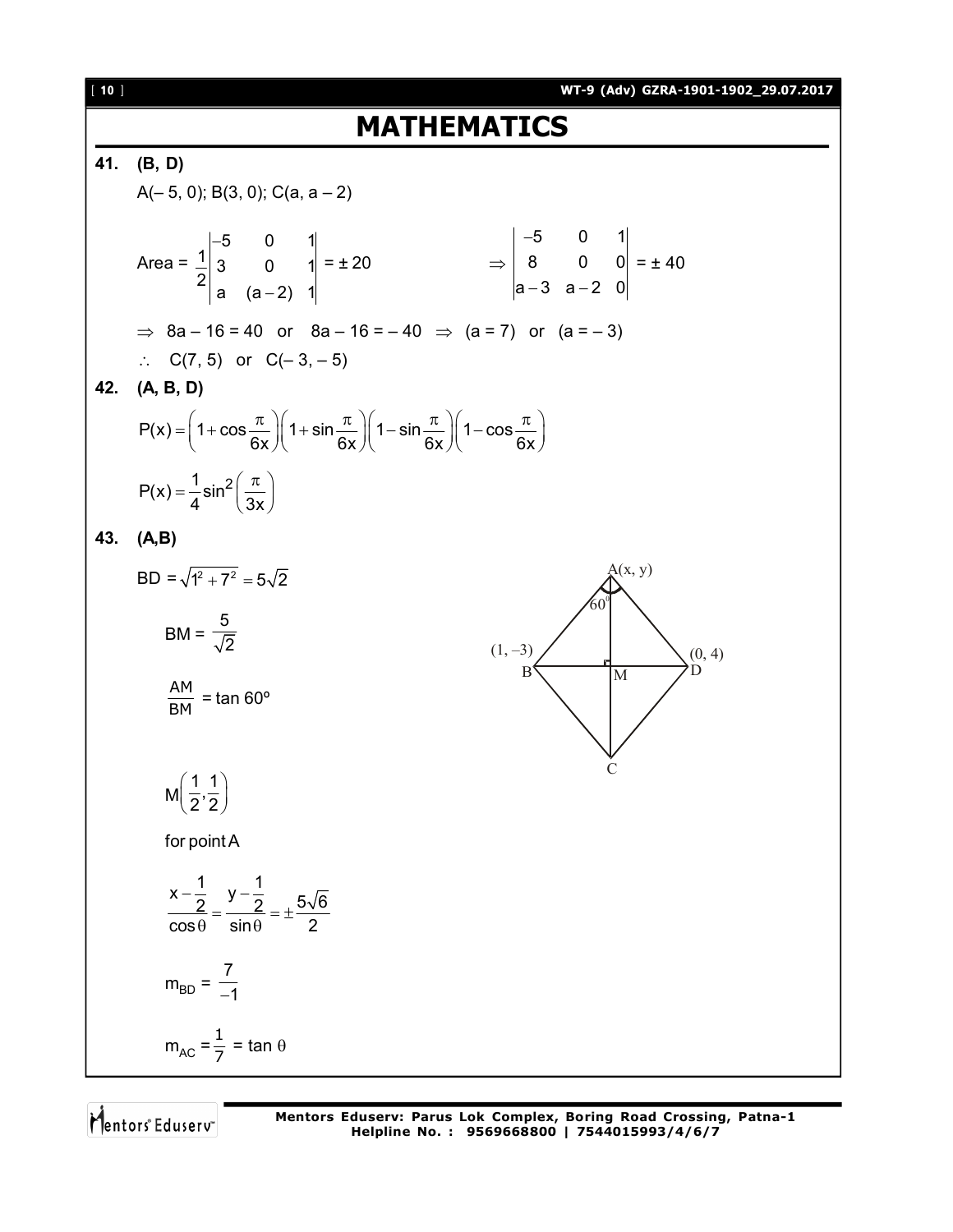$$
\sin \theta = \frac{1}{\sqrt{50}} = \frac{1}{5\sqrt{2}}
$$
\n
$$
\cos \theta = \frac{7}{5\sqrt{2}}
$$
\n44. **(B, C)**\n
$$
y - y_1 = mx - mx_1
$$
\n⇒  $mx - y - mx_1 + y_1 = 0$   
\nA set of parallel lines\nIf  $x = x_1$ ,  
\n $mx_1 - y - mx_1 + y_1 = 0$   
\n⇒  $y = y_1$   
\nHence, for all values of  $y_1$ , all will intersect\n
$$
x = x_1
$$
\n45. **(A, C)**\nThe given equation can be written as\n
$$
\log_8 \left( \frac{5^{1/x} + 125}{6} \right) = 1 + \frac{1}{2x} \Rightarrow \frac{5^{\frac{1}{x}} + 125}{6} = 5^{1 + \frac{1}{2x}} \Rightarrow 5^{\frac{1}{x}} + 125 = 6.5.5^{\frac{1}{2x}}
$$
\nLet  $t = 5^{\frac{1}{2x}}$ , then  $t^2 + 125 = 30t \Rightarrow t^2 - 30t + 125 = 0 \Rightarrow t = 25$  or  $t = 5$ \n46. **(A, B, C, D)**\n
$$
|x^2 - 9x| + |x^2 - 5x + 4| > 4 |x + 1| \text{ is true if}
$$
\n
$$
(9x - x^2)(x^2 - 5x + 4) < 0
$$
\n
$$
\left. \frac{1}{x} \left( \frac{-1}{x} \right) \left( \frac{1}{x} \right) \right| > 0
$$
\n47. **(A, B, C)**\n
$$
\cos \frac{7\pi}{4} \left( \sin \frac{5\pi}{6} \right) = \log \frac{1}{\sqrt{2}} \left( \frac{1}{2} \right) > 0
$$
\n
$$
\left( C \right) \log_{\tan \frac{4\pi}{3}} \left( \cot \frac{7\pi}{6} \right) = \log \frac{1}{\sqrt{3}} \sqrt{3} = 1 > 0
$$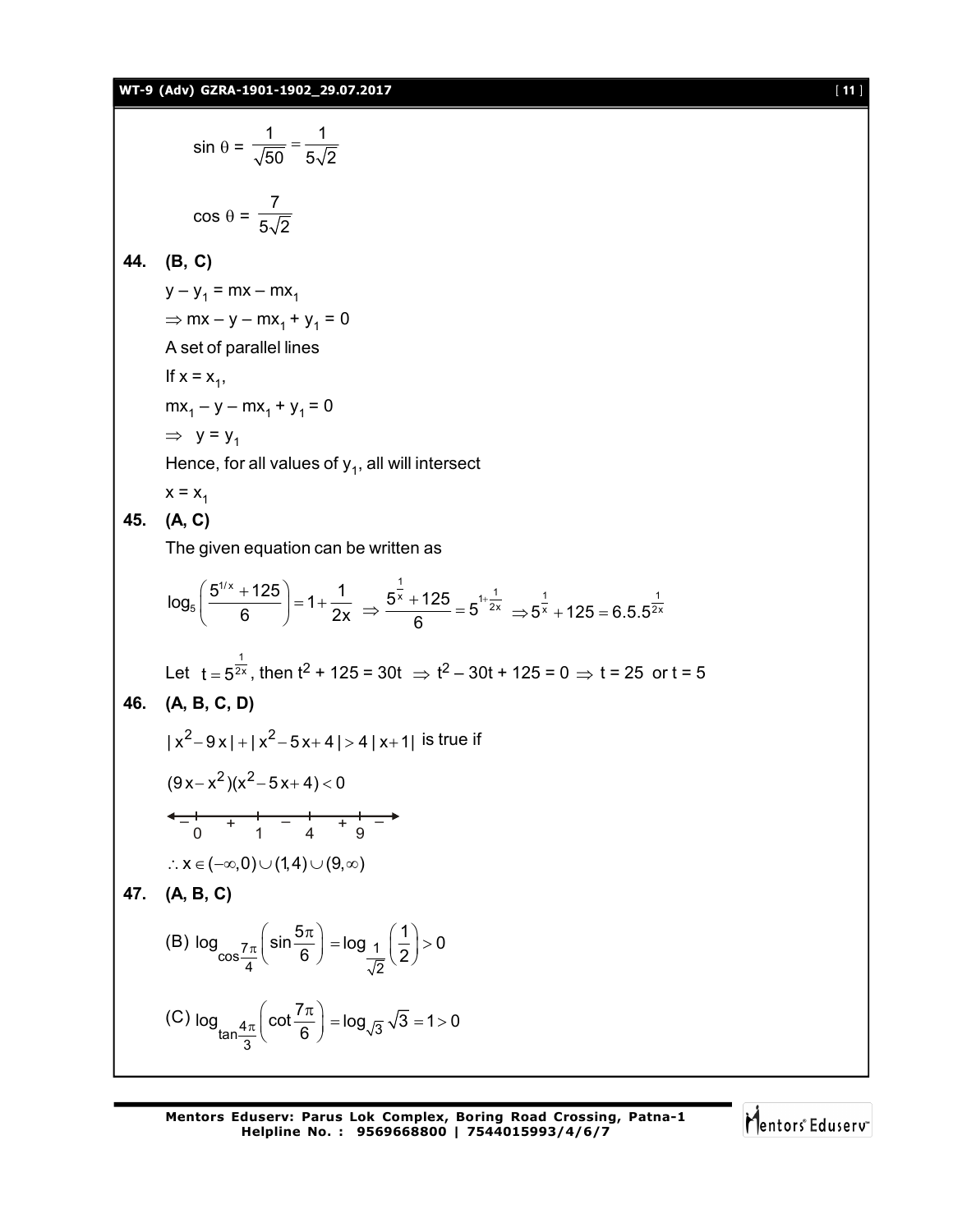# [ **12** ] **WT-9 (Adv) GZRA-1901-1902\_29.07.2017 48. (A,C,D) 49. (D)**  $OA = 8 + \cot\theta$ ;  $OB = 1 + 8\tan\theta$  $\triangle$  = 1  $\frac{1}{2}(1 + 8\tan\theta)(8 + \cot\theta)$ B A (8,1) O  $\theta$  $\ddot{\theta}$ = 8 + 1  $\frac{1}{2}$ (64tan $\theta$  + cot $\theta$ ) For  $\triangle$  to be minimum tan $\theta$  = 1/8  $\therefore$   $\Delta_{\text{min}}$  = 16 **50. (A)**  $z = AB = cosec\theta + 8sec\theta \Rightarrow \frac{dz}{d\theta} = 0$ ; cot $\theta = 2$  $\therefore$  AB<sub>min</sub> =  $5\sqrt{5}$ **51. (A)**  $x - 1 = 3 \cos \theta$  $y - 2 = 4\sin\theta$  $x + y = 3 + 3\cos\theta + 4\sin\theta$ maximum value =  $3 + 5 = 8$ **52. (B)** sin x cos  $\frac{\pi}{6}$  + cos x.sin  $\frac{\pi}{6}$  + cos x 6 6  $\frac{\pi}{6}$  + cos x.sin  $\frac{\pi}{6}$  + cos x =  $\frac{\sqrt{3}}{8}$  sin x +  $\frac{1}{8}$  cos x + cos x  $2 \frac{2}{2}$  $=\frac{\sqrt{3}}{2}$ sin x +  $\frac{1}{2}$ cos x + cos x =  $\frac{\sqrt{3}}{2}$ sin x +  $\frac{3}{2}$ cos x 2 2  $=\frac{\sqrt{6}}{2}$ sin x + maximum value  $\sqrt{\frac{3}{4} + \frac{9}{4}} = \sqrt{3}$ 4 4  $+\frac{6}{4}$  =  $\frac{1}{2}$ **53. (B)** Image of A(1, 3) in line  $x + y = 2$  is  $\left(1 - \frac{2(2)}{2}, 3 - \frac{2(2)}{2}\right) = (-1, 1)$ So line BC passes through (-1, 1) and  $\left(-\frac{2}{5}, -\frac{2}{5}\right)$ . Equation of line BC is  $y - 1 = \frac{-2}{-2/5}$  $\frac{-2/5 - 1}{-2/5 + 1}$  (x + 1)  $\Rightarrow$  7x + 3y + 4 = 0 **54. (C)** Vertex B is point of intersection of  $7x + 3y + 4 = 0$  and  $x + y = 2$ i.e.  $B = (-5/2, 9/2)$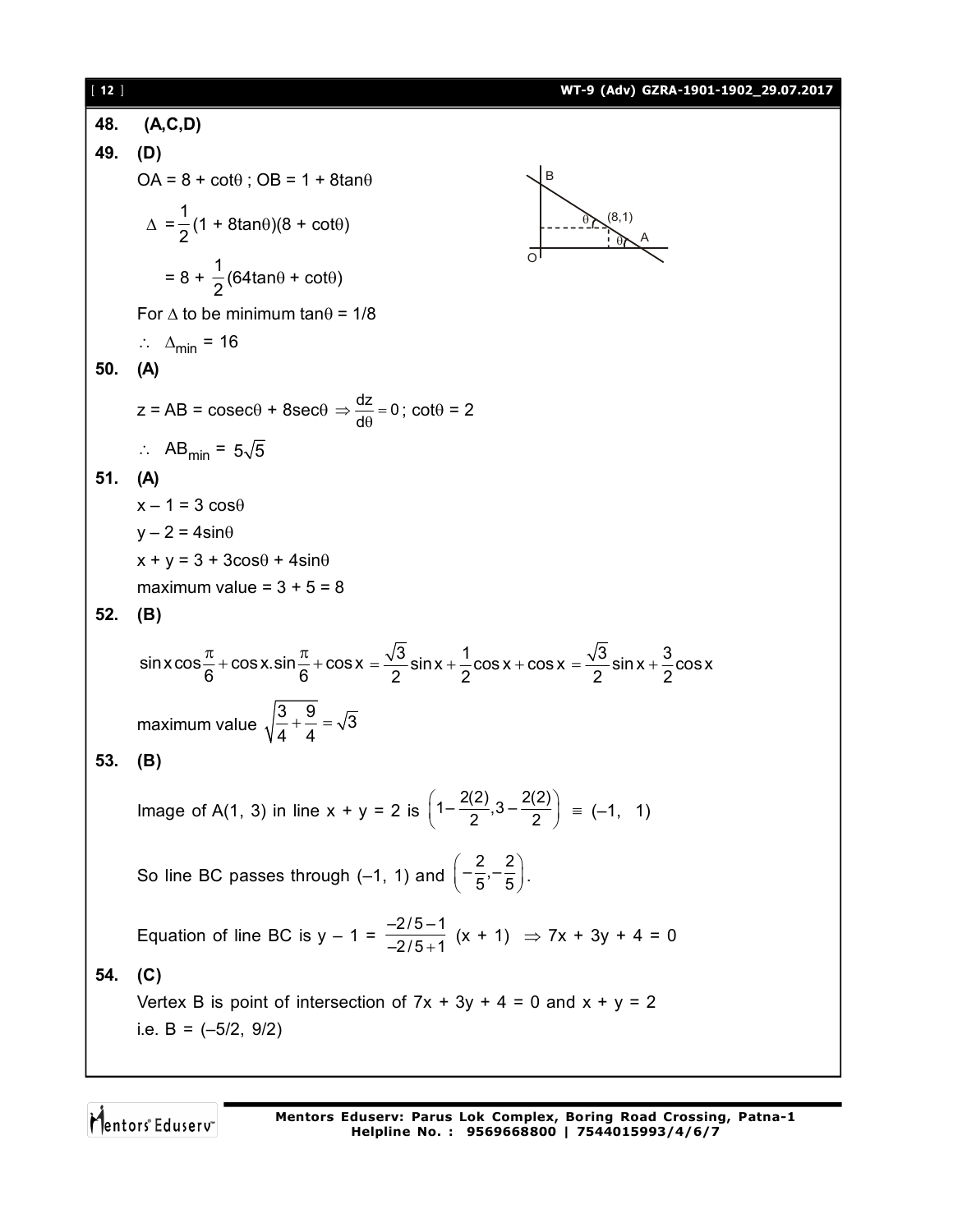## **WT-9 (Adv) GZRA-1901-1902\_29.07.2017** [ **13** ]

**55. (B)** G1 G2 ....... Gn =  $(\sqrt{1 \times 1024})^n = 2^{5n}$  $\therefore$  2<sup>5n</sup> = 2<sup>45</sup>  $\therefore$  n = 9 **56. (B)**  $A_1 + A_2 + A_3 + \dots + A_{m-1} + A_m = 1025 \times 171$  $\mathcal{L}_{\bullet}$  $\left(-2+1027\right)$  $\left(\frac{\overline{a}}{2}\right)$  $m\left(\frac{-2+1027}{2}\right) = 1025 \times 171$  $\therefore$  m = 342 **57. (A) P).** Let  $x = 4\cos\theta$ ,  $y = 3\sin\theta$ , than  $x + y = 4\cos\theta + 3\sin\theta \le 5$  $\therefore$   $\log_5(x+y) \leq 1$ **Q).**  $\because$   $2^{\sqrt{\log_2 3}} = (2^{\log_2 3})^{\sqrt{\log_2 3}} = 3^{\sqrt{\log_3 3}}$ 1  $2^{\sqrt{\log_2 3}} = (2^{\log_2 3})^{\sqrt{\log_2 3}} = 3^{\sqrt{\log_3 2}}$  and  $3^{\log_3 2} - 2^{\log_2 3} = 2 - 3 = -1$  $\therefore$   $\alpha + \beta = 3$  and  $\alpha\beta = 2$  $\Rightarrow \alpha^2 + \alpha \beta + \beta^2 = (\alpha + \beta)^2 - \alpha \beta = 7$ **R).**  $3\log_{18} 96 \log_{12} 3 + \log_{18} 96 + 3\log_{12} 3$  $l = (log_{18} 96 + 1)(3log_{12} 3 + 1) - 1$  $=$  log<sub>18</sub> (96  $\times$  18). log<sub>12</sub> (27  $\times$  12) – 1  $= (3log_{18} 12) (2log_{12} 18) - 1 = 6 - 1 = 5$ **S).**  $2^{\log_x 3} = y^{\log_5 y} \Rightarrow \log_x 3 \ln 2 = \log_5 y \ln y$  $\Rightarrow$  (ln x) (lny) $^2$  = ln2ln3ln5 similarly,  $\,3^{\log_y 5} = \mathsf{x}^{\log_2 x} \Rightarrow \mathsf{(\ln x)}^2(\ln y)$  = ln2ln3ln5  $\therefore$  (ln x)(ln y)<sup>2</sup> = (ln x)<sup>2</sup>(ln y)  $\Rightarrow$  ln y = ln x  $\Rightarrow$  x = y  $\begin{pmatrix} x^{y} + y^{x+y} \end{pmatrix}$  $(X^{s,y}) + (Y^{s,y})$  $y^{\lambda}$   $\perp$   $y^{109}x$  $x \times 1$   $\perp$   $\sqrt{2}y$  $\left(\log_{y} x + \mathsf{y}^{\log_{x} y}\right)^{2}$  (x x)<sup>2</sup>  $\left(\frac{x^{log_y x} + y^{log_x y}}{log_y x}\right) = \frac{(x + x)^2}{x^2 + x^2} = 2$  $(x^{\log_{x} y})^{2} + (y^{\log_{y} x})^{2}$   $x^{2} + x^{2}$  $\therefore \frac{\left(x^{100y^{x}}+y^{100y^{y}}\right)}{x^{2}+y^{100y^{y}}}} = \frac{(x+x)^{2}}{x^{2}-y^{2}} = z$  $+\left(y^{log_{y} x}\right)^{2}$   $x^{2} +$ 

Mentors Eduserv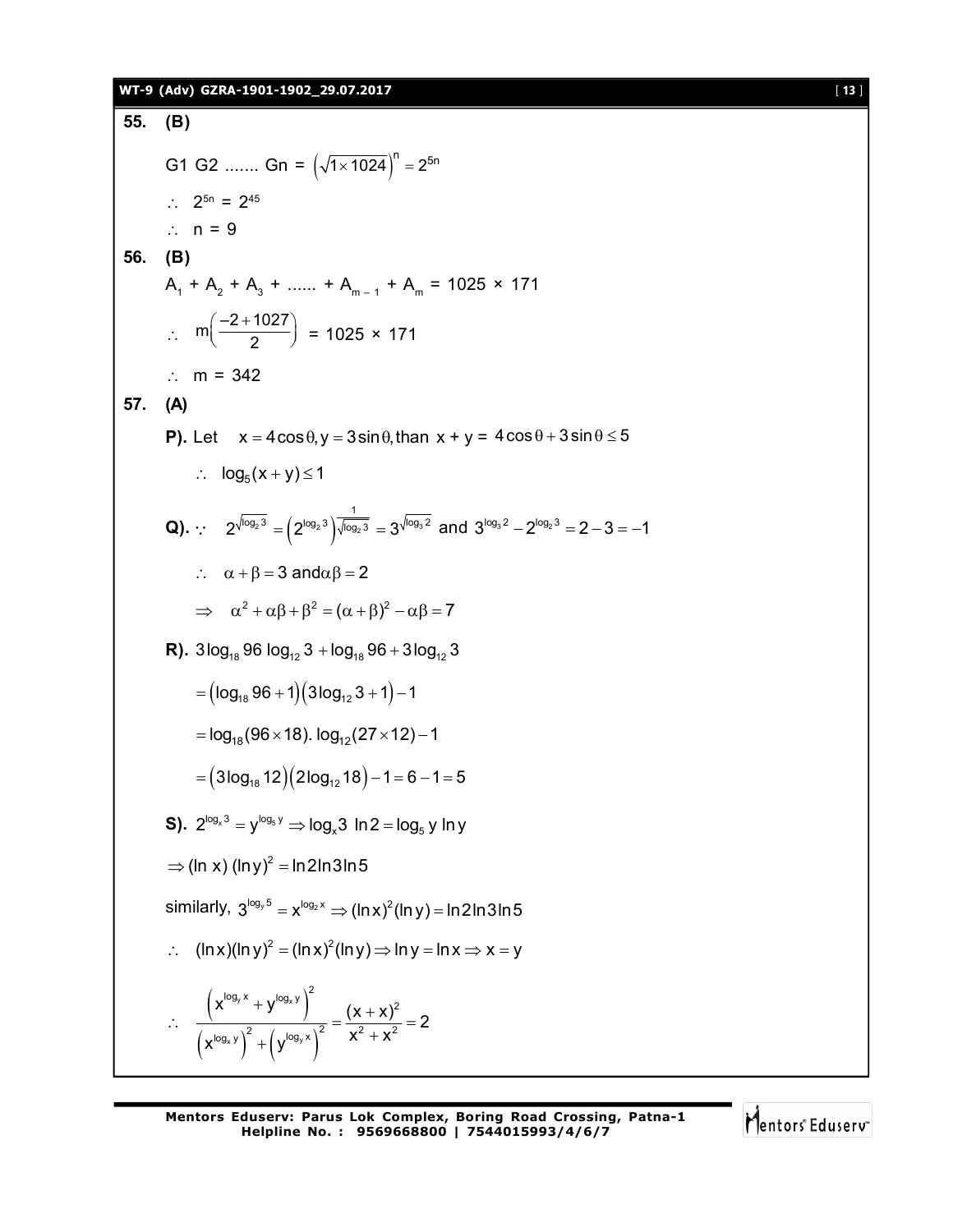[ **14** ] **WT-9 (Adv) GZRA-1901-1902\_29.07.2017**

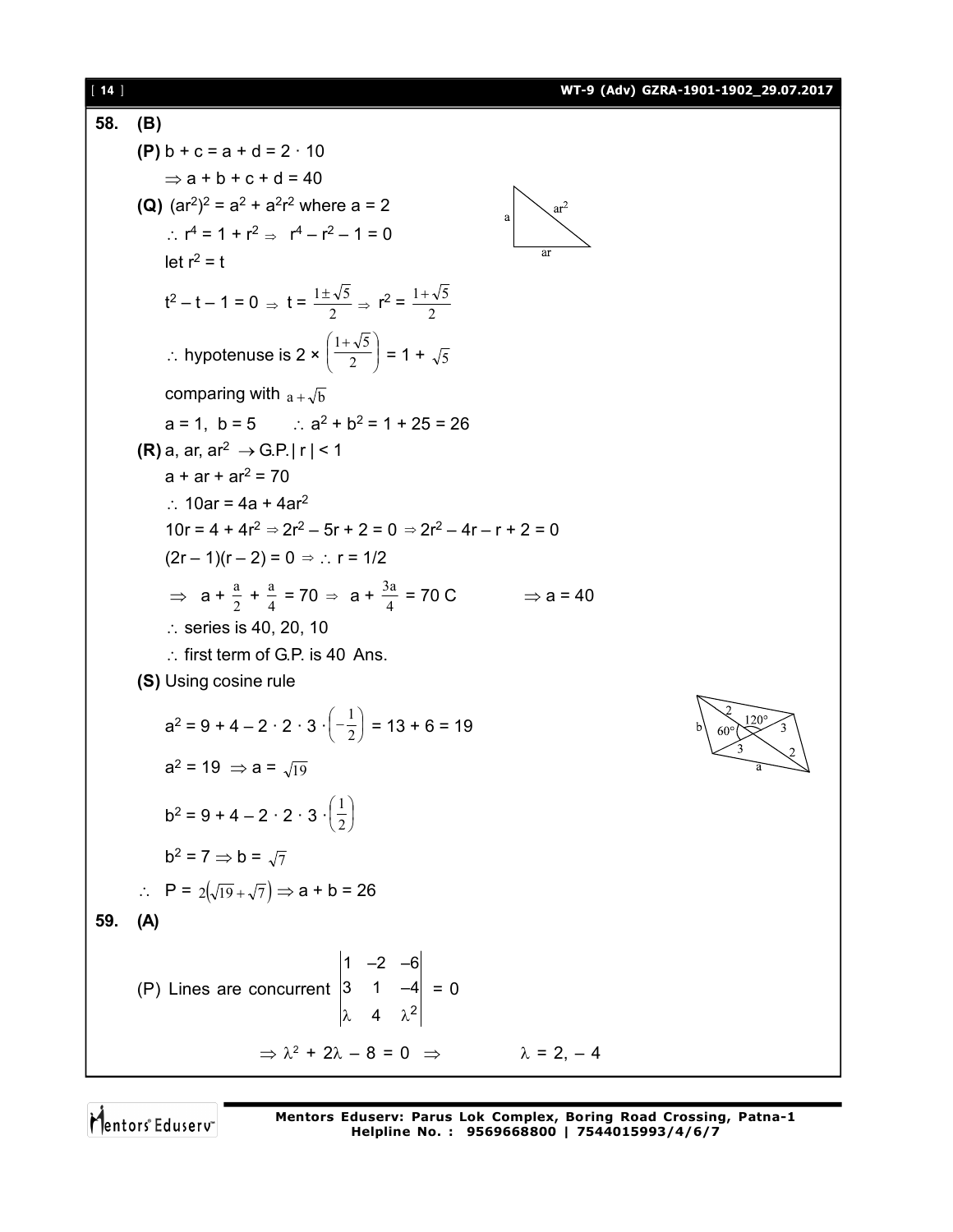**WT-9 (Adv) GZRA-1901-1902\_29.07.2017** [ **15** ]